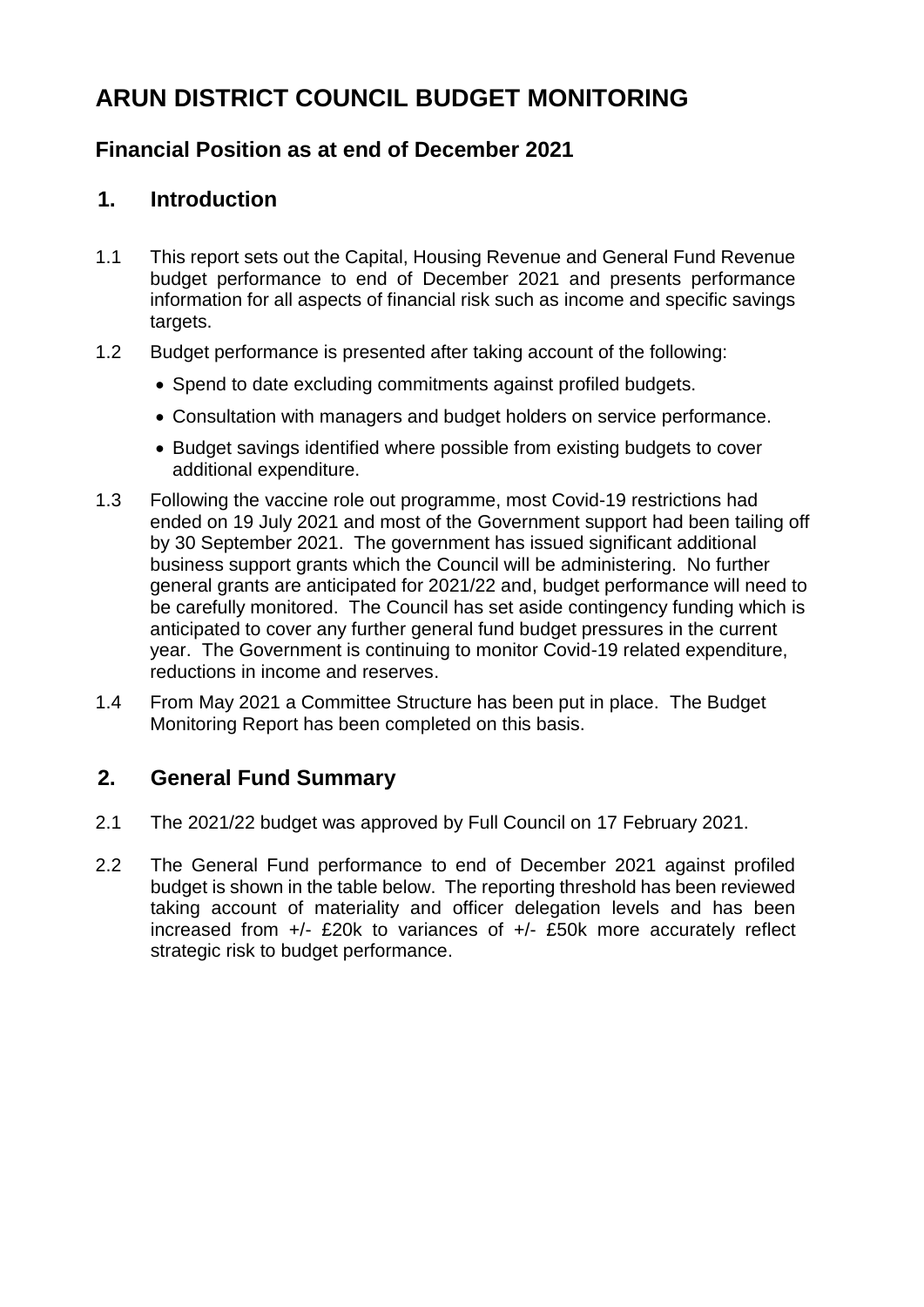| Service controllable spend<br>Variance on Variance on Change<br>£'000<br><b>Budget Sep Budget Dec</b><br>£'000<br>£'000<br><b>Environment Committee</b><br>Building Control - Fees & Charges<br>(78)<br>(85)<br>(7)<br>Car Parking - Fees & Charges<br>(58)<br>(58)<br>0<br>Cemeteries - Fees & Charges<br>(36)<br>(59)<br>(23)<br>129<br>The Arcade, Bognor Regis - Rent<br>69<br>60<br><b>Planning Committee</b><br>Planning - Fees & Charges<br>(355)<br>(680)<br>(325)<br><b>Housing and Wellbeing Committee</b><br>Council Tax - Court costs collection<br>(92)<br>(120)<br>(28)<br>32<br>82<br>Nightly paid accomodation<br>50<br>Leisure Centres - Freedom Leisure<br>310<br>73<br>(237)<br>Other Variances less than +/- 50k<br>25<br>(174)<br>(150)<br>(391)<br>(476)<br>Total Service controllable budget variance<br>(868)<br>Corporate controllable budget<br>30<br>Establishment against savings target<br>(78)<br>(108)<br>Corporate Underspends<br>0<br>(59)<br>(59)<br>General Fund net expenditure variance against profiled budget<br>(403)<br>(1,005)<br>(601)<br>0<br>(173)<br>(173)<br>Covid-19 Income Compensation scheme 1st Quarter 2021-22<br>(403)<br>(1, 178)<br>(774) | General Fund variance on profiled budget to end of December 2021 |  |  |  |  |
|---------------------------------------------------------------------------------------------------------------------------------------------------------------------------------------------------------------------------------------------------------------------------------------------------------------------------------------------------------------------------------------------------------------------------------------------------------------------------------------------------------------------------------------------------------------------------------------------------------------------------------------------------------------------------------------------------------------------------------------------------------------------------------------------------------------------------------------------------------------------------------------------------------------------------------------------------------------------------------------------------------------------------------------------------------------------------------------------------------------------------------------------------------------------------------------------------|------------------------------------------------------------------|--|--|--|--|
|                                                                                                                                                                                                                                                                                                                                                                                                                                                                                                                                                                                                                                                                                                                                                                                                                                                                                                                                                                                                                                                                                                                                                                                                   |                                                                  |  |  |  |  |
|                                                                                                                                                                                                                                                                                                                                                                                                                                                                                                                                                                                                                                                                                                                                                                                                                                                                                                                                                                                                                                                                                                                                                                                                   |                                                                  |  |  |  |  |
|                                                                                                                                                                                                                                                                                                                                                                                                                                                                                                                                                                                                                                                                                                                                                                                                                                                                                                                                                                                                                                                                                                                                                                                                   |                                                                  |  |  |  |  |
|                                                                                                                                                                                                                                                                                                                                                                                                                                                                                                                                                                                                                                                                                                                                                                                                                                                                                                                                                                                                                                                                                                                                                                                                   |                                                                  |  |  |  |  |
|                                                                                                                                                                                                                                                                                                                                                                                                                                                                                                                                                                                                                                                                                                                                                                                                                                                                                                                                                                                                                                                                                                                                                                                                   |                                                                  |  |  |  |  |
|                                                                                                                                                                                                                                                                                                                                                                                                                                                                                                                                                                                                                                                                                                                                                                                                                                                                                                                                                                                                                                                                                                                                                                                                   |                                                                  |  |  |  |  |
|                                                                                                                                                                                                                                                                                                                                                                                                                                                                                                                                                                                                                                                                                                                                                                                                                                                                                                                                                                                                                                                                                                                                                                                                   |                                                                  |  |  |  |  |
|                                                                                                                                                                                                                                                                                                                                                                                                                                                                                                                                                                                                                                                                                                                                                                                                                                                                                                                                                                                                                                                                                                                                                                                                   |                                                                  |  |  |  |  |
|                                                                                                                                                                                                                                                                                                                                                                                                                                                                                                                                                                                                                                                                                                                                                                                                                                                                                                                                                                                                                                                                                                                                                                                                   |                                                                  |  |  |  |  |
|                                                                                                                                                                                                                                                                                                                                                                                                                                                                                                                                                                                                                                                                                                                                                                                                                                                                                                                                                                                                                                                                                                                                                                                                   |                                                                  |  |  |  |  |
|                                                                                                                                                                                                                                                                                                                                                                                                                                                                                                                                                                                                                                                                                                                                                                                                                                                                                                                                                                                                                                                                                                                                                                                                   |                                                                  |  |  |  |  |
|                                                                                                                                                                                                                                                                                                                                                                                                                                                                                                                                                                                                                                                                                                                                                                                                                                                                                                                                                                                                                                                                                                                                                                                                   |                                                                  |  |  |  |  |
|                                                                                                                                                                                                                                                                                                                                                                                                                                                                                                                                                                                                                                                                                                                                                                                                                                                                                                                                                                                                                                                                                                                                                                                                   |                                                                  |  |  |  |  |
|                                                                                                                                                                                                                                                                                                                                                                                                                                                                                                                                                                                                                                                                                                                                                                                                                                                                                                                                                                                                                                                                                                                                                                                                   |                                                                  |  |  |  |  |
|                                                                                                                                                                                                                                                                                                                                                                                                                                                                                                                                                                                                                                                                                                                                                                                                                                                                                                                                                                                                                                                                                                                                                                                                   |                                                                  |  |  |  |  |
|                                                                                                                                                                                                                                                                                                                                                                                                                                                                                                                                                                                                                                                                                                                                                                                                                                                                                                                                                                                                                                                                                                                                                                                                   |                                                                  |  |  |  |  |
|                                                                                                                                                                                                                                                                                                                                                                                                                                                                                                                                                                                                                                                                                                                                                                                                                                                                                                                                                                                                                                                                                                                                                                                                   |                                                                  |  |  |  |  |
|                                                                                                                                                                                                                                                                                                                                                                                                                                                                                                                                                                                                                                                                                                                                                                                                                                                                                                                                                                                                                                                                                                                                                                                                   |                                                                  |  |  |  |  |
|                                                                                                                                                                                                                                                                                                                                                                                                                                                                                                                                                                                                                                                                                                                                                                                                                                                                                                                                                                                                                                                                                                                                                                                                   |                                                                  |  |  |  |  |
|                                                                                                                                                                                                                                                                                                                                                                                                                                                                                                                                                                                                                                                                                                                                                                                                                                                                                                                                                                                                                                                                                                                                                                                                   |                                                                  |  |  |  |  |
|                                                                                                                                                                                                                                                                                                                                                                                                                                                                                                                                                                                                                                                                                                                                                                                                                                                                                                                                                                                                                                                                                                                                                                                                   |                                                                  |  |  |  |  |
|                                                                                                                                                                                                                                                                                                                                                                                                                                                                                                                                                                                                                                                                                                                                                                                                                                                                                                                                                                                                                                                                                                                                                                                                   |                                                                  |  |  |  |  |
|                                                                                                                                                                                                                                                                                                                                                                                                                                                                                                                                                                                                                                                                                                                                                                                                                                                                                                                                                                                                                                                                                                                                                                                                   |                                                                  |  |  |  |  |

- 2.3 Table 2.2 above shows a general net expenditure variance of (£1,178k) favourable against expected (profiled budget) to the end of December 2021. Variations on services first, followed by corporately controlled budgets.
- 2.4 The Council was awarded (£831k) of non-ringfenced Covid-19 government support in 2021/22. This was included in the original budget for 2021/22. No additional general grants are anticipated in 2021/22. The Council has been in receipt of New Burdens Funding which is either vired to service if required or made available as corporate underspend (2.8)

#### 2.5 **Environment Committee**

2.5.1 Building Control fees and charges are currently (£85k) above profile. Work and income have been very buoyant over the last 12 months despite the vagaries of Covid-19 and its impact on the local construction economy. Notwithstanding this buoyancy, the Council has seen that new workflow has been subject to some ebbs and flows. This is put down to recent issues such as sharply increasing building materials costs and local labour shortages leading to higher build costs. It would be fair to say this has had some softening on customers' propensity to undertake Building Control work.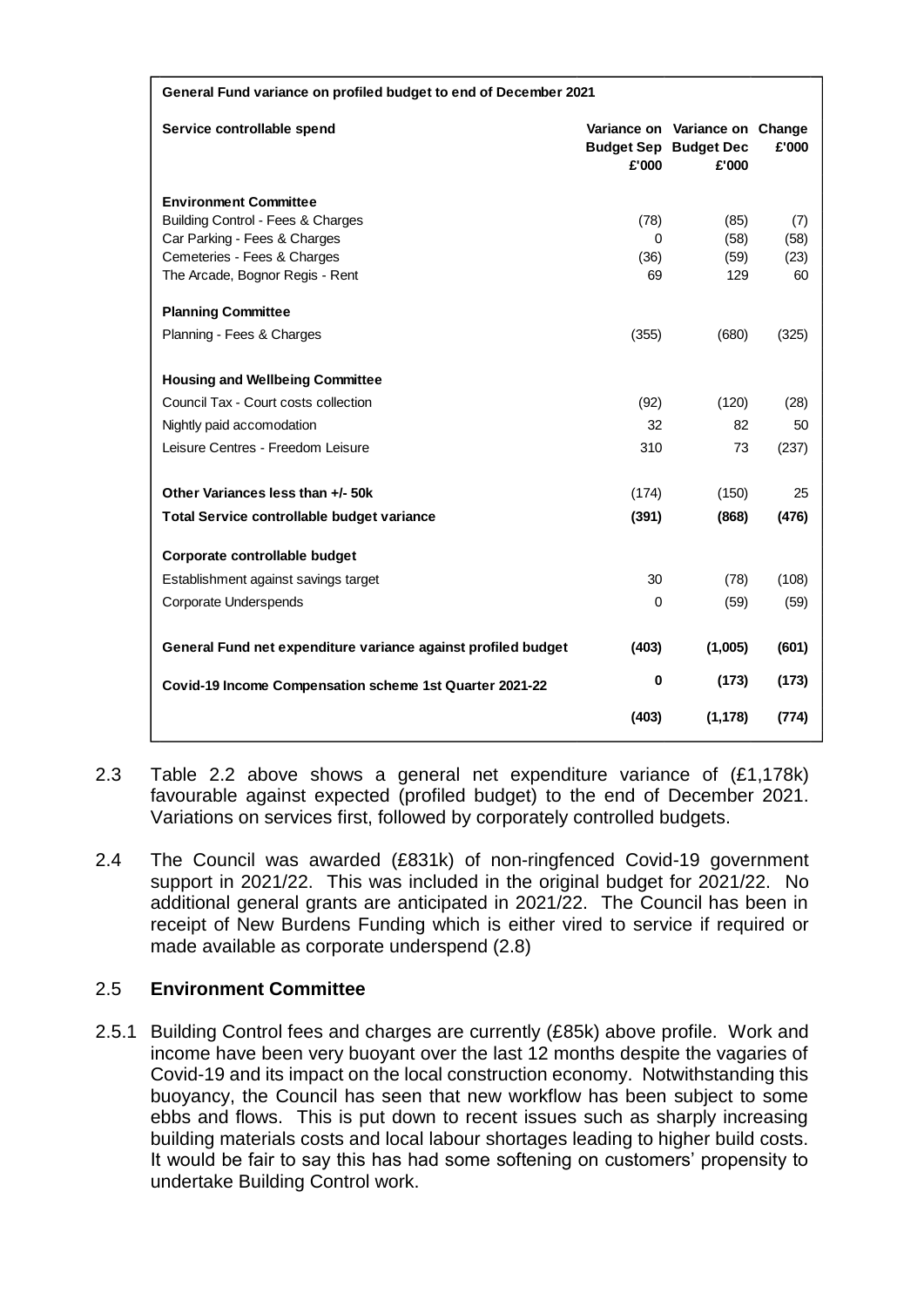- 2.5.2 Income on Car Parks is currently (£58k) above profile. This is largely due to visitors to the seasonal car parks because of the continuing pandemic. It is worth noting that St. Martin's car park in Littlehampton has a Covid-19 Test Site occupying a small part of the car park and the Ice Rink at the Regis Centre car park in Bognor Regis is taking up 93 out of the 173 parking bays.
- 2.5.3 Income on Cemeteries is currently (£59k) above profile due in part to an increase in demand for burial of cremated remains and the catch up of delayed burials during the lockdown periods.
- 2.5.4 Income from The Arcade, Bognor Regis is £129k below current expectations. This is largely due to current rent arrears of £115k with other small variances making up the remaining £14k (vacancies less additional income from previously vacant units). It should be noted that prior year arrears are £133k (previously £192k in September 2021).

#### 2.6 **Planning Policy Committee**

2.6.1 Currently, planning income is (£680k) above profile. This is largely due to income from three commercial and ten residential planning applications over £30k each in year to date. At present, £90k has not yet been validated and therefore, could still be refundable.

#### 2.7 **Housing and Well Being Committee**

- 2.7.1 Council Tax court costs received to date are (£120k) above the full year profile. This is largely due to the backlog of court cases from the previous year.
- 2.7.2 To date, the overall spending variance for nightly paid accommodation and homelessness is £82k above profile.

The £82k over profile consists of a number of items, shown below:

|                                    | £'000 |
|------------------------------------|-------|
| Cost of nightly paid accommodation | 288   |
| Remaining Ex-offenders grant       | (30)  |
| Prevention Covid-19 grant received | (170) |
| Underspend on flex grant           | (22)  |
| Unanticipated spend on COVID items | 26    |
| Other items                        |       |
| Total over/(under) spend           |       |

- 2.7.3 Demand for emergency accommodation continues, with many clients losing their homes as a result of landlords seeking to regain possession of their properties. The number of households placed is holding steady, but the length of stay is increasing due to moving on options being more challenging to source. Other opportunities are being explored as to how we can influence this moving forward.
- 2.7.4 In conjunction with the above we are continuing to access and bid for additional in year funding opportunities that become available to help alleviate some of the pressures the council is facing.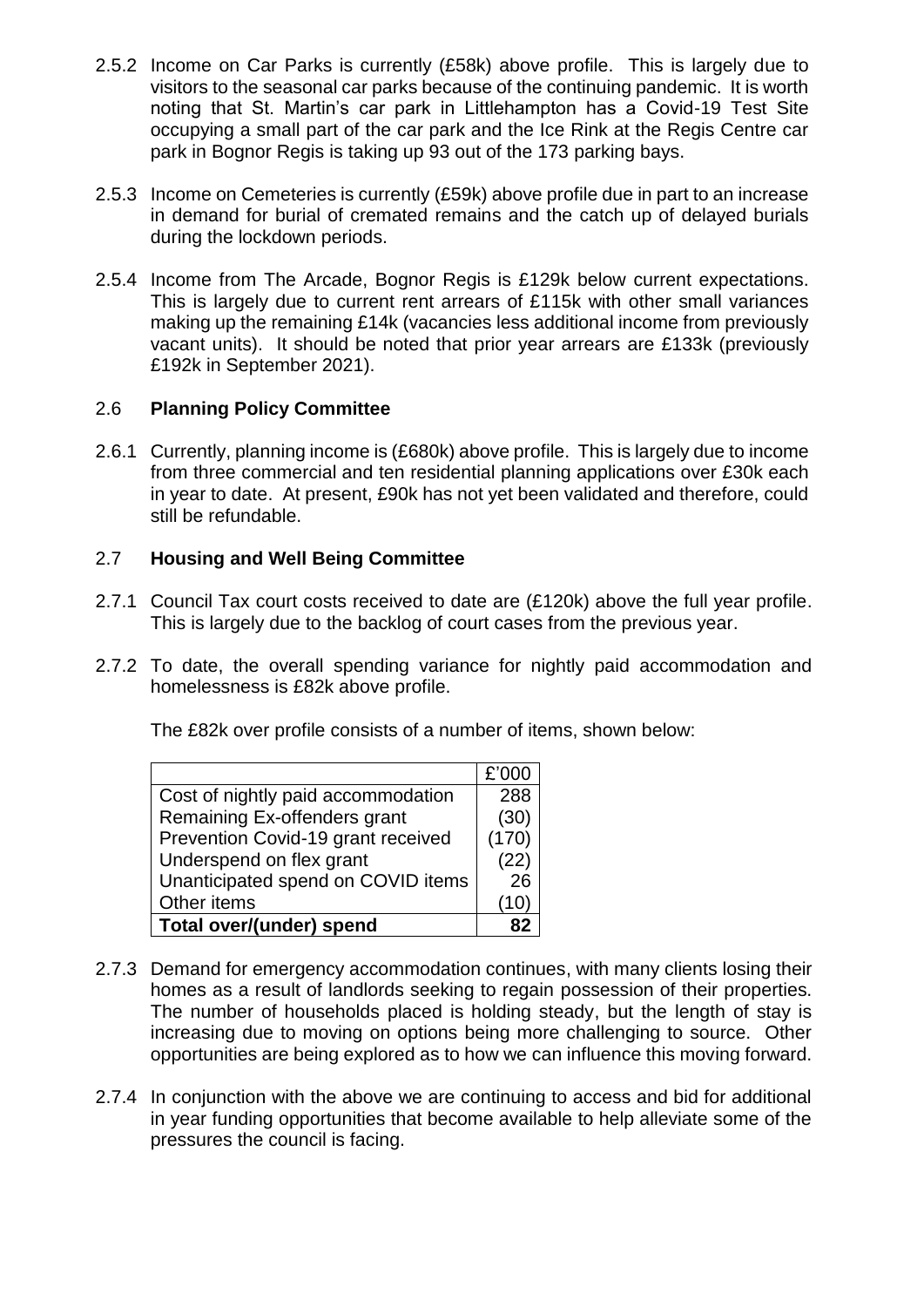- 2.7.5 Since the last report and due to the increase in Covid-19 cases, a further grant of £170k was received in December 2021 to assist the most vulnerable with rent arrears and reduce the risk of eviction. One of the conditions of the grant is that it cannot be put towards temporary accommodation.
- 2.7.6 The recovery continues to be challenging for Freedom Leisure (FL), the Council's leisure provider and income levels are anticipated to be at their pre-lockdown level by the financial year end. No direct financial support has been required in the current year. The Council successfully applied to the Government's Sales, Fees and Charges compensation scheme for the first quarter of 2021-22. The scheme covers 75% less deductibles, leaving a shortfall of £73k for the first quarter. The remaining Leisure Management fee which has been deferred to help with Freedom Leisure's cashflow will start to be collected from January 2022. A report will be presented to the Housing and Wellbeing committee on 17 March 2022 providing a further update to members.

#### 2.8 **Corporate Underspend**

2.8.1 The corporate underspend relates to identified unrequired contingency and corporately controlled budgets and Government grants that are available for potential resource allocation. Budgets are set based on assumptions about service delivery, which sometimes result in a different actual budget requirement resulting in surplus budget. As these are identified, the surplus budget is vired to a corporate underspend account and made available for resource re-allocation. The advantage of this is a reduction in the need for supplementary estimates and managing service delivery within the approved budget and Medium-Term Financial Strategy (MTFS). Senior Management Team (SMT) are expected to exercise their discretion in managing their budgets responsibly and prudently and wherever possible meeting additional cost pressures by virement from within existing budgets. The corporate net underspend is £59k at the end of December 2021 and the breakdown is shown in the following table:

| <b>Corporate Underspends Confirmed December 2021</b>      |        |               |       |
|-----------------------------------------------------------|--------|---------------|-------|
|                                                           | Sep 21 | Dec 21 Change |       |
|                                                           | £'000  | £'000         | £'000 |
| Underspends from services                                 | 0      | 10            | 10    |
| Additional investment income                              | 75     | 97            | 22    |
| Underspends from contingencies/miscellaneous              | 0      | 61            | 61    |
| Additional non-ringfenced grants                          | 166    | 166           | 0     |
| Total identified corporate underspend                     | 241    | 334           | 93    |
| Virements actioned/earmarked from corporate<br>underspend | (113)  | (275)         | (162) |
| Corporate Underspends December 2021 (Net)                 | 128    | 59            | (69)  |

2.8.2 There has been an additional £93k contribution to the corporate underspends.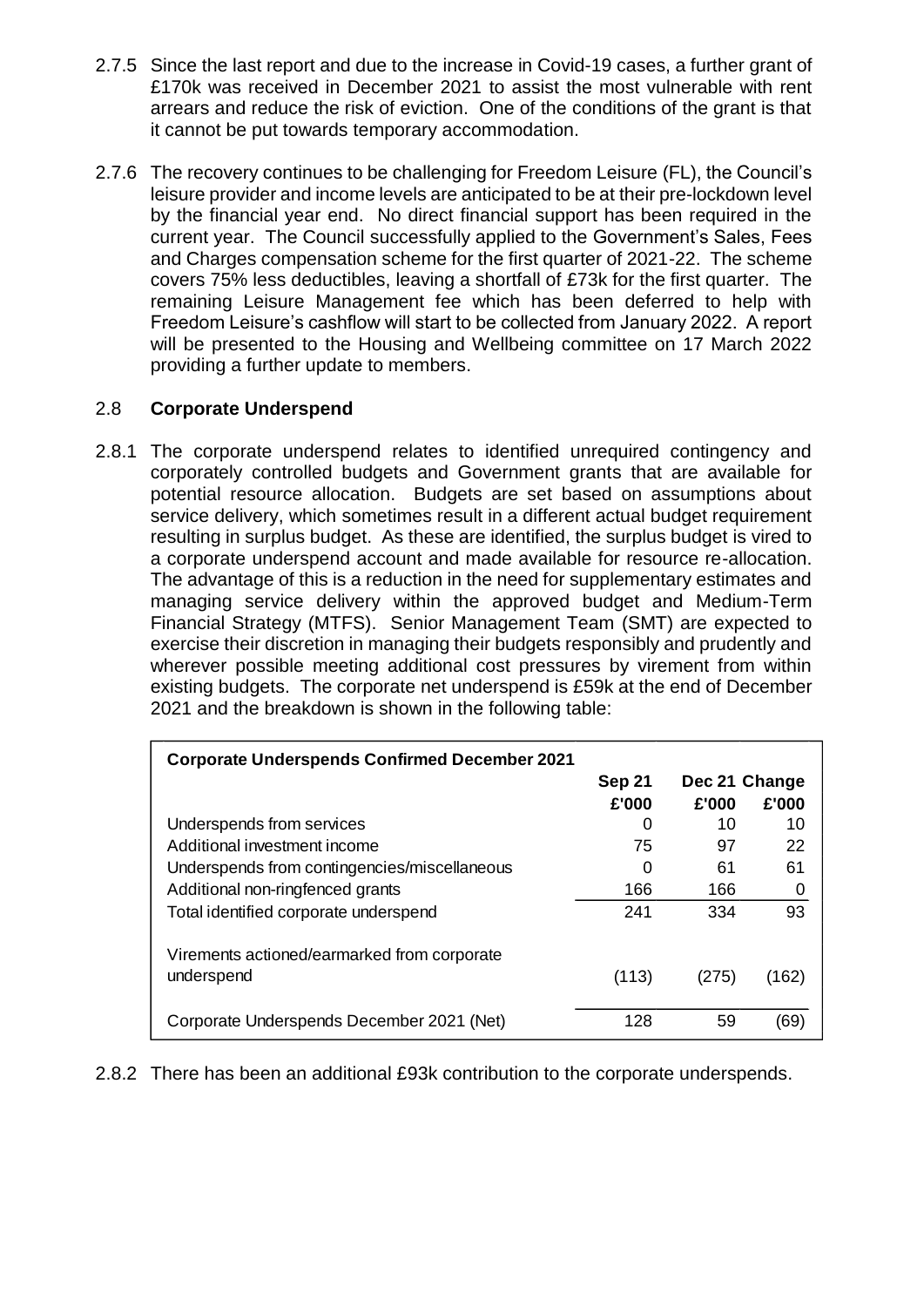2.8.3 The corporate underspend has so far been used to fund the following items:

|                                                            | £'000 |
|------------------------------------------------------------|-------|
| Trisanto Update (Arun District Council's property company) | 35    |
| <b>Economic Regeneration Project Delivery Role</b>         | 30    |
| <b>Coast Protection Update</b>                             | 30    |
| Palmer Road Community Sports Hub Review                    | 18    |
| Election iPads (Modern Democracy)                          | 72    |
| A27/Ford Road Junction Study                               | 15    |
| Levelling up fund delivery support                         | 55    |
| Law & Governance Recruitment Advertising                   | 20    |
| Total                                                      |       |

2.8.4 The Group Head of Council Advice and Monitoring Officer has tendered their notice and will leave the Council's employment at the end of January 2022. Recruitment to the post has proved difficult in the past. The role will be advertised and the process will likely continue into early 2022/23. The Council is legally obliged to have a Monitoring Officer in place. The CEO has authorised engagement of an Interim Monitoring Officer while the permanent recruitment progresses and engage a specialist recruitment company to find a permanent replacement. The net additional costs (net of establishment savings) are anticipated to be £53.1k (spread over the remainder of 2021/22 and 2022/23). This overspend can be funded from anticipated Corporate Underspend and Establishment savings (see paragraph 4.2 below).

### **3. Externally Funded Services**

3.1 Arun District Council hosts several services under its stewardship as the Accountable Body. Whilst these services are entirely externally funded, Arun District Council has service provision interests. These services are the Wellbeing team and Car Parking enforcement. There are no budgetary concerns to report on these services.

## **4. Establishment**

- 4.1 Each year a vacancy management target is included within the budget to ensure that the establishment complement is scrutinised for efficiency and reflects the needs of on-going service delivery changes. For the Financial Year 2021/22 the target is set at £500k.
- 4.2 The current vacancy allowance is (£78k) above profile to December 2021 (£32k above profile to September 2021), however, this allows for the estimated backpay in relation to the anticipated minimum pay award of £167k and £33k to cover the additional cost of an Interim Monitoring Officer. The latest situation is that the National Employers for local government services made a final pay offer to the unions representing the main local government NJC workforce of 1.75%. The current offer has been rejected by the unions so the final figure could be higher. The rejection of the offer could lead to a dispute which will further delay the implementation. This will make budget monitoring more difficult.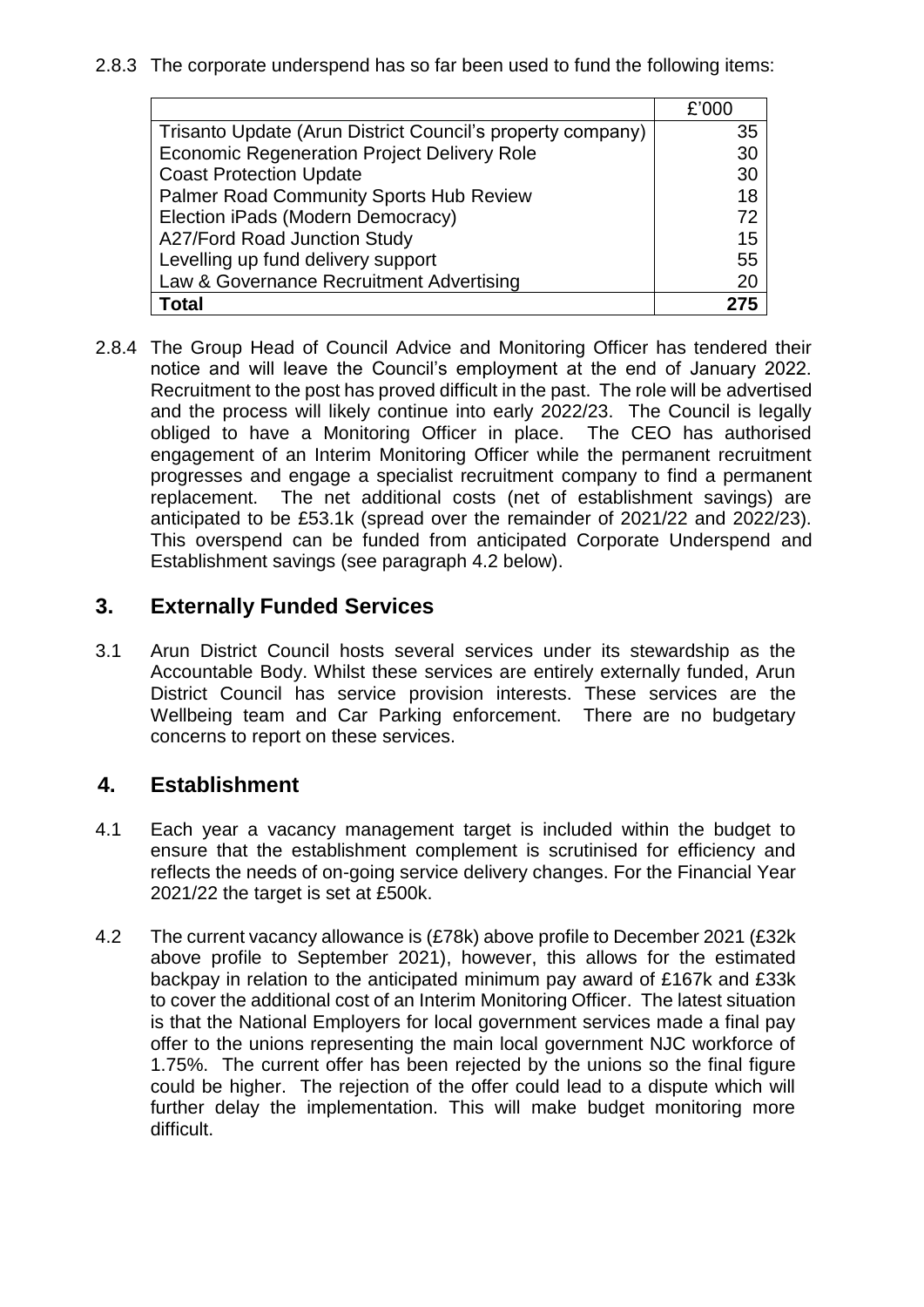#### **5. Income**

- 5.1 Income from fees, charges and rents are included within net cost of service. In total, the original budget amounted to an overall financing of £5.085m. However, since the original budget was approved, a reduction was made to a revised figure of £5.072m using contingency budget. This was because of an agreed reduction for customers with Beach Huts due to lockdown measures during April 2020 to June 2020. Income is a key risk area to the budget as it is predominantly externally influenced, without direct link to service cost and each source is unique. Service income has reduced significantly due to the lockdown and subsequent social distancing measures.
- 5.2 General Fund income is currently overachieving by (£782k), largely due to additional Building Control income (£85k - paragraph 2.6.1) and Planning income (£680k - paragraph 2.7.1).
- 5.3 The graph below shows income by source and value, achievement to end of December 2021 against profiled budget, full year budget and 2020/21 outturn.



5.4 A claim has been submitted to DLUHC for (£173k) for Sales, Fees and Charges Compensation for Quarter 1 of 2021/22. The funds will be received later in the year. The scheme is ceasing, and it is likely that no further support will be receivable. The claim is subject to audit.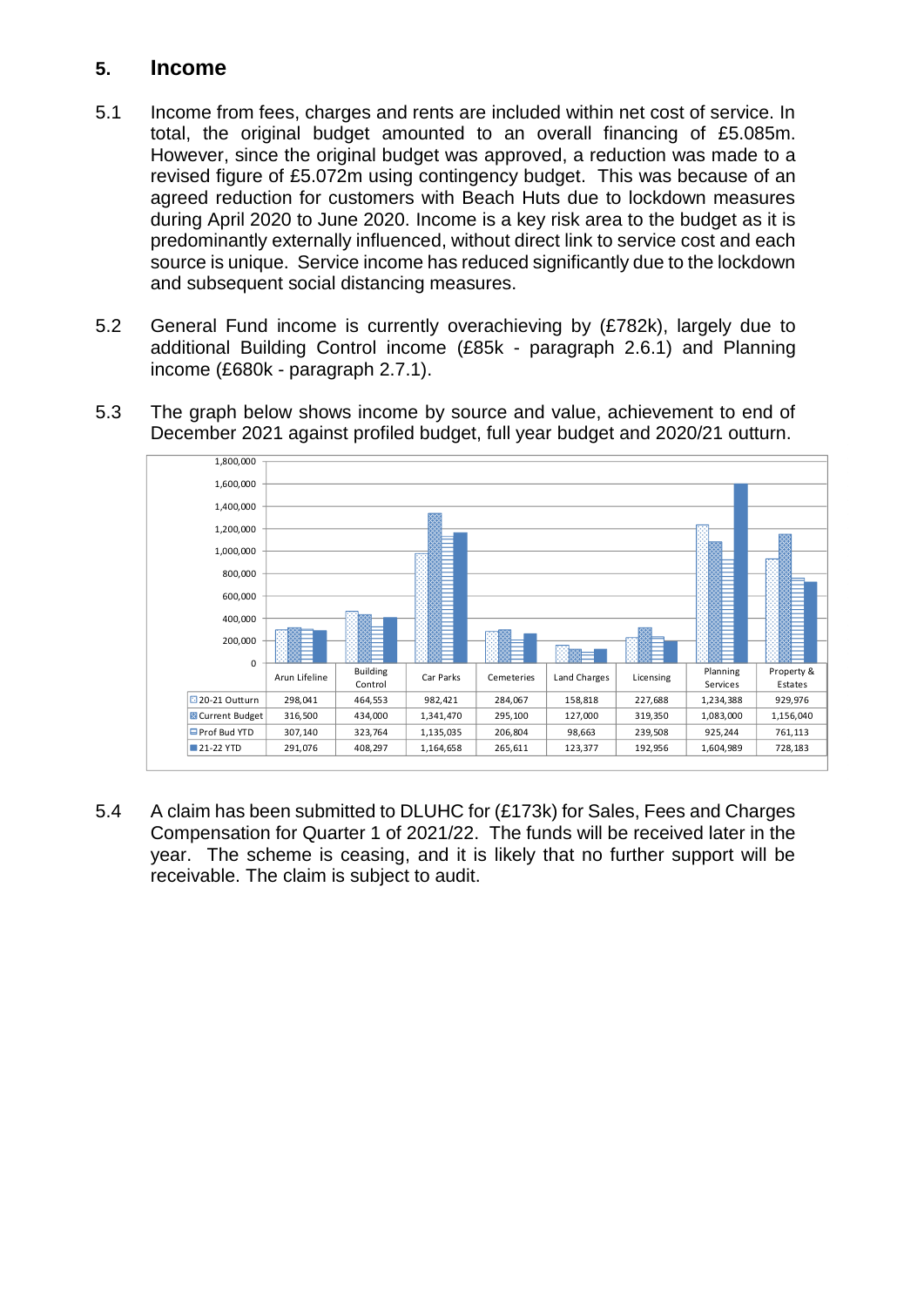# **6. Estimated Outturn**

6.1 The table below shows the approved supplementary estimates up to 31 December 2021, which will be funded from balances:

| <b>Reconciliation of Supplementary Approvals</b>                                                              |                           |                |
|---------------------------------------------------------------------------------------------------------------|---------------------------|----------------|
|                                                                                                               | <b>Estimates</b><br>£'000 | Total<br>£'000 |
| Fitzalan Road accoustic fencing FC 14/07/2021<br>Planning Appeal P/58/19/PL<br>Planning Appeal BN/142/20/OUT  | 25<br>26<br>50            |                |
| West Bank Strategic Allocation FC 15/09/2021<br>Recruitment of permanent CEO<br>Recruitment of an interim CEO | 50<br>30<br>97            |                |
| <b>Total Supplementary Approvals to end of December 2021</b>                                                  |                           |                |

6.2 The change in the planned original budget General Fund Reserve movement due to budget performance to end of December 2021 is shown in the table below:

| Original<br><b>Budget</b><br>£'000 | <b>Current</b><br><b>Budget</b><br>£'000 |
|------------------------------------|------------------------------------------|
| 18,122                             | 19,704                                   |
|                                    |                                          |
| (1, 457)                           | (2,761)                                  |
| (16,665)                           | (16,665)                                 |
| (0)                                | 278                                      |
| 7,076                              | 7,076                                    |
| 0                                  | (278)                                    |
| 0                                  | 1,178                                    |
| 7,076                              | 7,976                                    |
|                                    |                                          |

This result is an estimated General Fund Balance of £8.0m at the end of the financial year provided that the current favourable budget profile variations continue. A review of reserve balances will be carried out before the end of the financial year. A further update will be provided in the budget 2022/23 report to be considered at Policy and Finance Committee on 10 February 2022.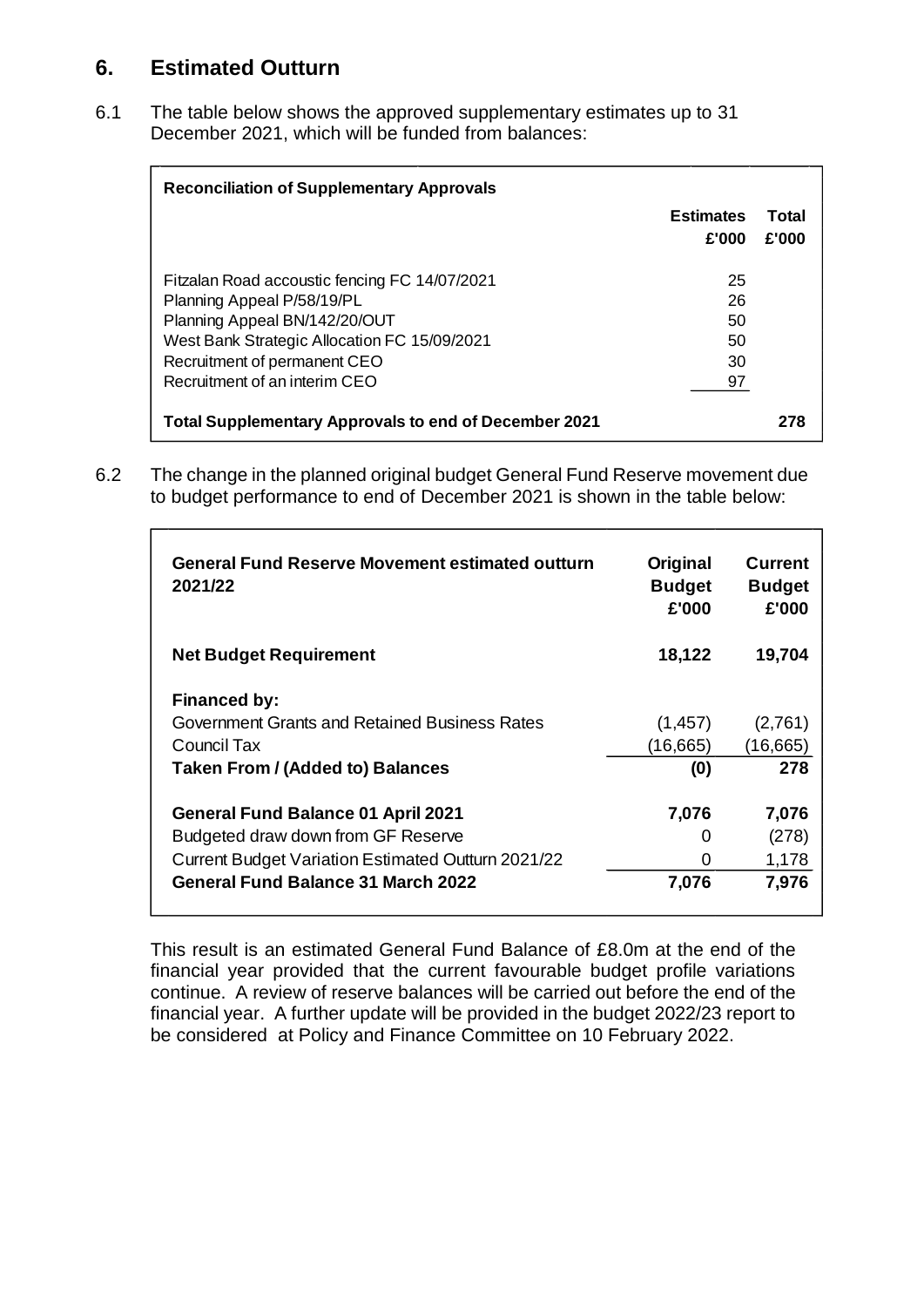# **7. Earmarked Reserves**

- 7.1 Earmarked reserves are amounts set aside from General Fund Reserve to provide financing for specific future expenditure plans and held alongside the General Fund for drawdown as required under the scheme of virement. These reserves are to be reviewed regularly to ensure that they are being drawn down as appropriate or returned to General Fund reserve.
- 7.2 The Council held £29.162m in earmarked reserves at 1 April 2021. This balance is anticipated to reduce to £13.829m at the end of the financial year. The reduction is mainly due to s31 grants that were received in 2020/21 as compensation for business rate discounts having an adverse effect on the collection fund in the current year being applied. The Council earmarked this funding as the General Fund Balance would have been significantly overstated.
- 7.3 To mitigate covid related financial risk £538k was earmarked for covid catch up work at the end of 2020/2021 and it is unlikely that the full sum will be required in 2021/22. To date £125k has been drawn down with an additional draw down of £154k anticipated before the end of the year. The remaining balance of £259k will result in some savings. For example, the review of the corporate complaints process has been completed and the decision has been made to appoint a Complaints Manager to manage the process. This will lead to significant service improvements. The post will be funded through resource switching and is subject to approval through the budget 2022/23 process. The £51k earmarked for a part time temporary resource will not be required. The additional Environmental Health officer time, temporary toilets at Littlehampton and Bognor Regis and the Emergency Out of Hours scheme are funded from COMF grant. However, there has been some virement to allow for additional costs pressures in other areas.
- 7.4 The contingency budget for 2021/22 includes £538k for Covid Support. Although it is difficult to forecast with the continuing effect of covid and receipt of additional grant funding in areas like Housing and Revenues and Benefits. Corporate income levels have held up but there are budget pressures in relation to Homelessness and Leisure Management (2.7.3 and 2.7.6). It is therefore unlikely that the full amount of the contingency will be required.
- 7.5 It should be noted that the budget for 2022/23 does not contain any general contingency items in relation to the pandemic. The Covid reserve and contingency budget (7.3 above) will be analysed as part of the year end process to ensure that there is adequate funding available in 2022/23. The Council's establishment is under significant pressure with problems in recruitment in a number of areas

# **8. Housing Revenue Account (HRA)**

8.1 The estimated reserve movement for the HRA against original budget and the current estimated outturn reserve movement due to supplementary estimates and budget performance to end of December 2021 is shown in the table below: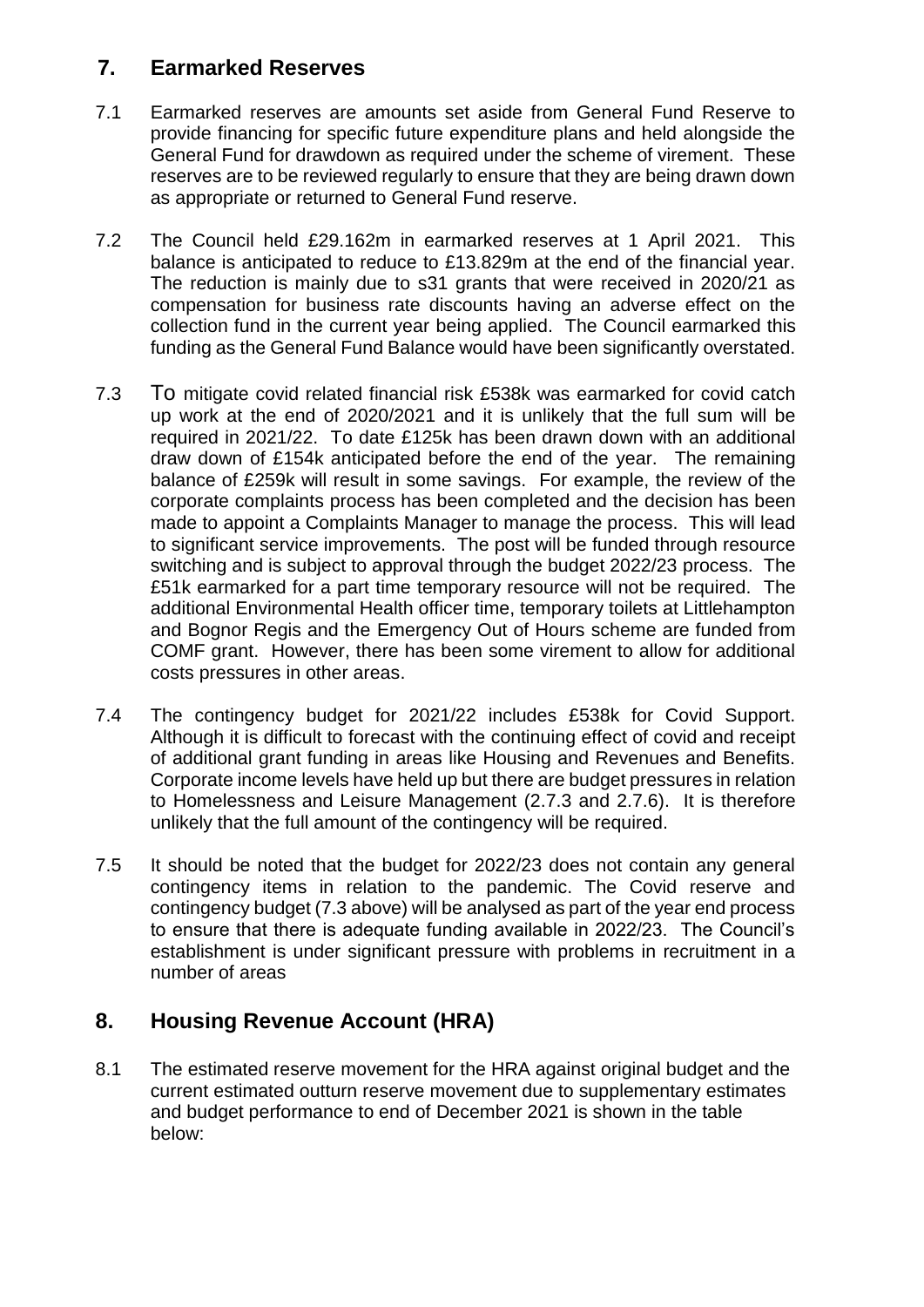| Original<br><b>Budget</b><br>£'000 | <b>Current</b><br><b>Budget</b><br>£'000 |
|------------------------------------|------------------------------------------|
| 8,081                              | 8,835                                    |
| (1,967)                            | (1,966)                                  |
|                                    | (1, 363)                                 |
|                                    | (583)                                    |
| 6,114                              | 4,923                                    |
|                                    |                                          |

\* The current budget shows the actual The HRA balance 01 April 2021 .

- 8.2 The Capital slippage of £1.363m from 2020/21 relates to £363k for a Housing IT system and £1m in the Housing improvement programme. This is as a result of delayed or deferred works due to the pandemic.
- 8.3 Repairs and maintenance (planned and responsive) expenditure has a current over commitment of £448k against profiled budget. At this point, it is difficult to forecast a full year position and there have been problems receiving commitment information from the new responsive and voids contractor.
- 8.4 HRA income consists almost entirely of rents. Current projections forecast rental income in line with the budget forecast.
- 8.5 Loss of income due to Right to Buy (RTB) disposals and void dwellings remain a key financial risk. The estimated number of RTB disposals for 2021/22 was set at 12 (there were 4 RTB disposals in 2020/21 and 4 disposals in 2019/20). To date there has been 10 disposals in the current year.
- 8.6 Details of the HRA capital, improvements and repairs programmes are shown in Paragraph 9 and 10.

## 9. **Capital Receipts**

- 9.1 There have been major changes since the 2012 retention agreement from 1 April 2021. These changes are listed below:
	- Pooling of RTB receipts will take place annually. This replaces the former quarterly system deadlines for spending retained receipts and will also be calculated on an annual basis.
	- The timeframe local authorities must spend new and existing Right to Buy receipts has been extended from 3 years to 5 years.
	- The percentage cost of a new dwelling that local authorities can fund using Right to Buy receipts changed from 30% to 40%. (i.e. Arun will now only have to fund 60% rather than 70%). Every £40 of 1-4-1 receipts generated by the sale of right to buys would need to be matched with £60 of Council funding (£30/£70 previously).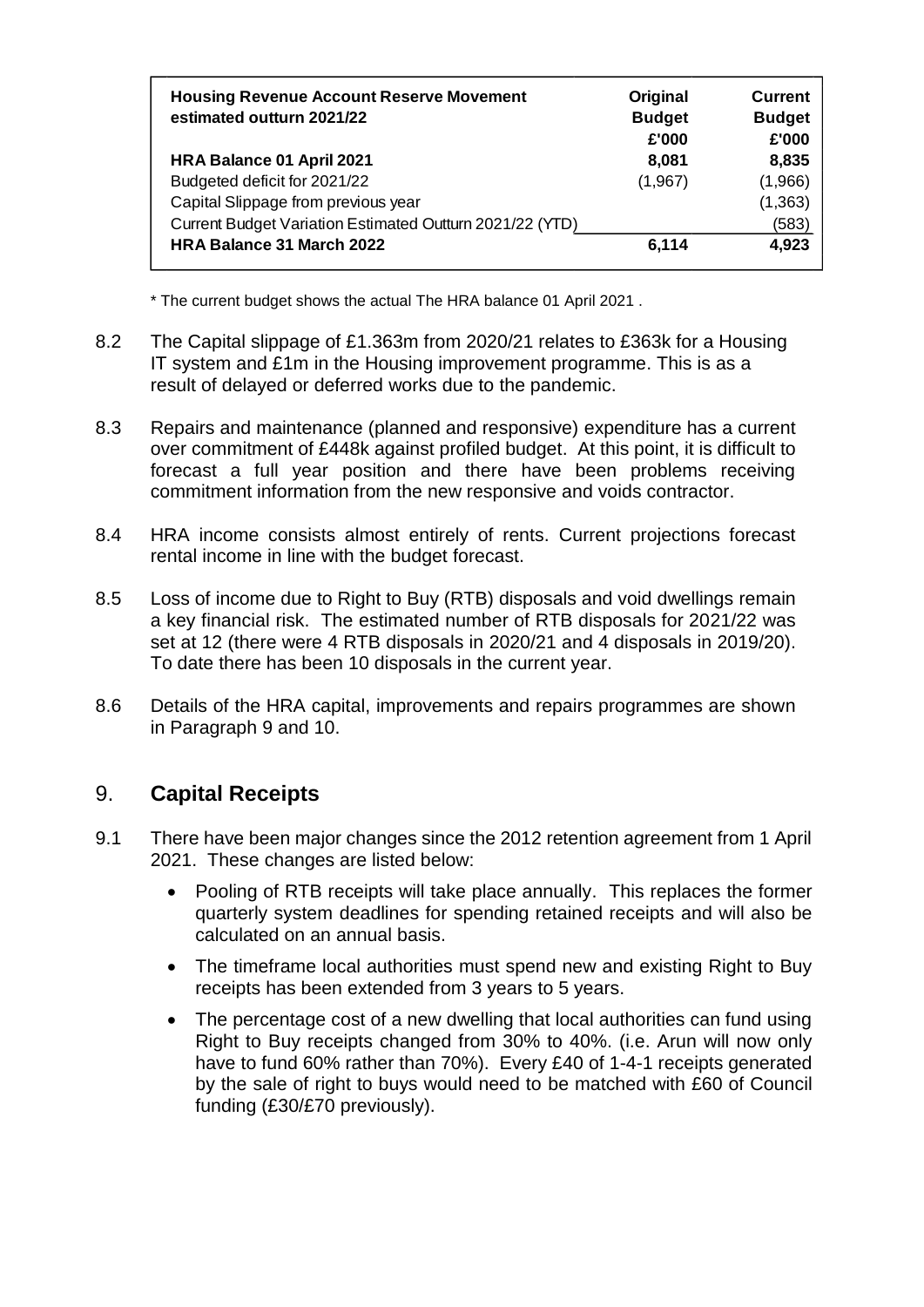A cap will be introduced on the use of Right to Buy receipts for acquisitions to help drive new supply with effect from 1 April 2022 and phased in over 2022-23 to 2024-25. Its aim is to increase dwelling supply in the District by limiting property acquisitions.

The table below shows Arun's investment requirements under the above terms:

| £'000     |
|-----------|
| 5,597     |
| 513       |
| 11,447    |
| 1,805     |
| 19,362    |
| $-19,536$ |
|           |
| ი         |
|           |
|           |

- 9.2 Due to major changes to the pooling arrangements from 01 April 2021 the above estimated figures (marked with a \*) cannot be agreed with the DLUHC until April 2022. Returns and payments to the DLUHC have moved from quarterly to annually and therefore, the above figures are based on the interpretation of the new agreement and information provided.
- 9.3 All 1-4-1 receipts carried forward on 1 April 2021 and estimated 1-4-1 receipts 2021/22 up to the end of December 2021 have been committed.
- 9.4 One of the key priorities of Arun's HRA Business Plan is a development programme to enable the delivery of an additional 250 new Council dwellings over a ten-year period.
- 9.5 In order to protect the Council's investment in the provision of new social housing, exemption from capital receipt pooling has been obtained in respect of all Arun's new dwellings in the current investment programme. This will enable Arun to retain 100% of the receipts from any future right to buy disposals in respect of these new dwellings (although it is worth noting that these receipts will be net of any discount entitlement).

#### **10. Capital, Asset Management and Other Project Programmes**

10.1 The Council's budget for 2021/22 included several projects which although included in the Capital budget for project management and monitoring purposes cannot, under current accounting regulations, be charged to the capital accounts.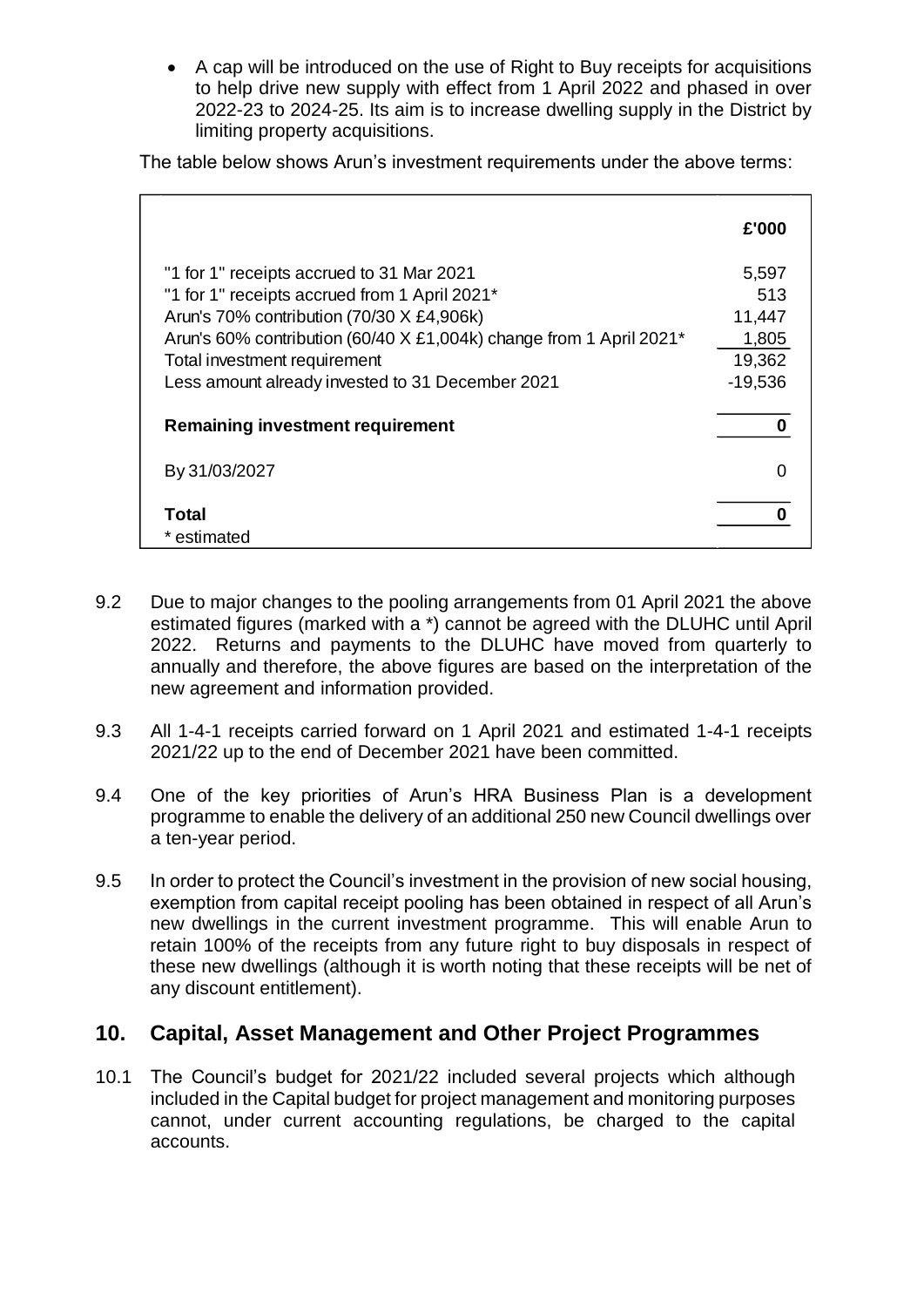10.2 The capital and projects budget will continue to be monitored on a corporate level as this provides better information and control of the budget.

| Asset management and other projects monitoring - December 2021 |
|----------------------------------------------------------------|
|----------------------------------------------------------------|

|                                               | Original<br><b>Budget</b><br>£'000 | <b>Current</b><br><b>Budget</b><br>£'000 | <b>Actual to</b><br>date<br>£'000 |
|-----------------------------------------------|------------------------------------|------------------------------------------|-----------------------------------|
| <b>General Fund</b>                           |                                    |                                          |                                   |
| Corporate Support                             |                                    |                                          |                                   |
| <b>Computer Services</b>                      | 120                                | 500                                      | 80                                |
| Storage Area Network (SAN)                    |                                    | 170                                      | 164                               |
| <b>Digital Strategy</b>                       |                                    | 150                                      |                                   |
| Arun Improvement Programme (AIP)              |                                    | 96                                       |                                   |
| Web/Integration                               |                                    | 91                                       | 58                                |
| E5 upgrade                                    |                                    | 32                                       | 33                                |
| Economy                                       |                                    |                                          |                                   |
| L'ton Public Realm Phases 1-2                 |                                    | 2,230                                    | 155                               |
| L'ton Public Realm Phase 3                    |                                    | 887                                      | 156                               |
| Asset Management                              | 791                                | 1,735                                    | 305                               |
| <b>Works to Public Conveniences</b>           | 150                                | 439                                      | 10                                |
| <b>Cemetery Buildings &amp; Walls</b>         |                                    | 148                                      | 39                                |
| <b>Fitzleet Car Park</b>                      | 266                                | 382                                      | 18                                |
| Car Parks Resurfacing                         | 165                                | 352                                      | 141                               |
| Reactive Maintenance                          | 210                                | 210                                      | 116                               |
| <b>Environment and Neighbourhood Services</b> |                                    |                                          |                                   |
| <b>Disabled Facilities Grants</b>             | 1,400                              | 1,400                                    | 973                               |
| Parks Chipper                                 | 26                                 | 26                                       |                                   |
| Keystone Centre                               |                                    | 250                                      |                                   |
| Sunken Gardens                                |                                    | 500                                      | 15                                |
| Place St. Maur                                |                                    | 1,776                                    | 348                               |
| Play Areas                                    | 100                                | 88                                       |                                   |
| Canada Road Skate Park                        |                                    | 83                                       | 77                                |
| Goldcrest Play Area                           |                                    | 17                                       | 18                                |
| Rose Green Play Area                          |                                    | 10                                       | 11                                |
| <b>Trinity Way</b>                            |                                    | 20                                       |                                   |
| <b>Hunters Mews</b>                           |                                    | 19                                       |                                   |
| Avisford MUGA                                 |                                    | 40                                       |                                   |
| Lashmar Play Area                             |                                    | 50                                       |                                   |
| <b>BR Seafront Gym</b>                        |                                    | 30                                       |                                   |
| <b>Residential and Wellbeing Services</b>     |                                    |                                          |                                   |
| Littlehampton Wave                            |                                    | 113                                      | 13                                |
| <b>Total General Fund</b>                     | 3,228                              | 11,844                                   | 2,730                             |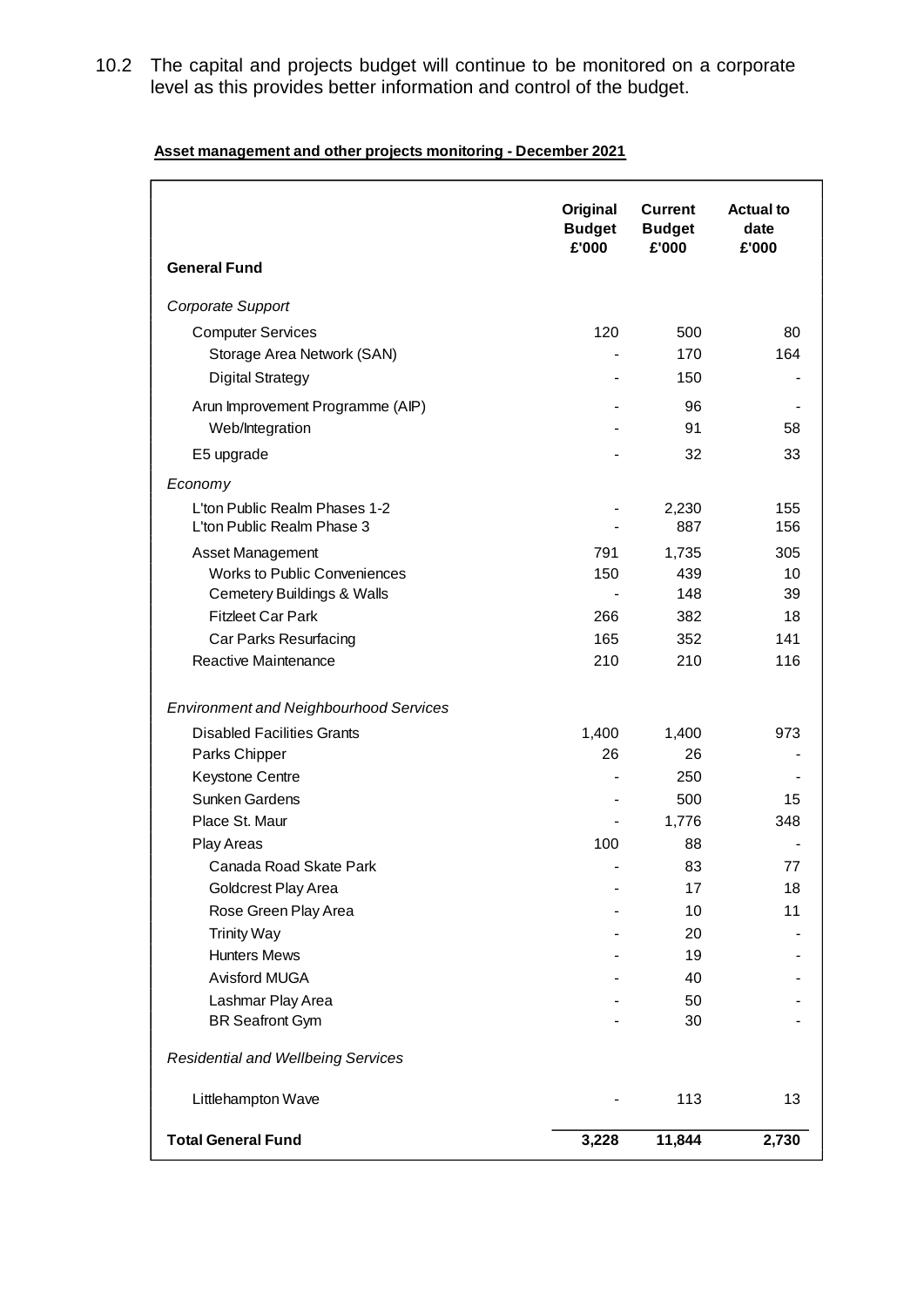| <b>Housing Revenue Account</b>            |        |        |        |
|-------------------------------------------|--------|--------|--------|
| <b>Residential and Wellbeing Services</b> |        |        |        |
| <b>Stock Development</b>                  | 100    | 5,299  | 14     |
| Summer Lane, Pagham                       |        | 3,444  | 1,347  |
| Cinders Nursery, Yapton                   |        | 2,507  | 1,169  |
| Chichester Road, Bognor Regis             |        | 1,227  | 187    |
| Canada Rd, Ellis Close & Westloats Lane   |        | 2,468  | 7      |
| 38 Arundel Road Conversion                |        | 187    | 183    |
| Housing IT                                |        |        |        |
| Civica Implementation                     |        | 363    | 130    |
| Housing Improvements                      | 688    | 738    | 255    |
| Domestic Boiler Installations             | 525    | 525    | 326    |
| <b>Commercial Boiler Rooms</b>            | 100    | 250    | 231    |
| <b>Reroofing Programme</b>                | 250    | 250    | 139    |
| Kitchen & Bathroom Replacement Programme  | 769    | 519    | 134    |
| Fire Compliance                           | 300    | 750    | 873    |
| Windows & Doors                           | 1,650  | 2,050  | 990    |
| Aids & Adaptations                        | 350    | 550    | 322    |
| <b>Housing Repairs</b>                    | 1,887  | 1,887  | 1,807  |
| Day to Day General Repairs                | 1,250  | 1,250  | 1,592  |
| Voids                                     | 750    | 750    | 705    |
| <b>Total Housing Revenue Account</b>      | 8,619  | 25,014 | 10,411 |
| <b>Total Programme</b>                    | 11,847 | 36,858 | 13,141 |

Total programme comprises Capital, Asset Management and other projects budget plus Housing Repairs. Although Housing Repairs forms part of the HRA revenue budget it is included here

because of the close link with the Housing Improvements Programme.

# **General Fund**

- 10.3 The Council is introducing Microsoft Azure. Azure is Microsoft's public cloud computing platform, which will provide a range of cloud services to the Council to reduce reliance on its physical data centre at the Civic Centre. Therefore, the Computer Services budget has been reduced by £167.5k to allow budget provision for Azure in the ICT ongoing revenue budget from 2022/23. £28k has been retained in the budget for any costs incurred this year. A further reduction of £41k has been made relating to the Telephony System as the full budget provision for this project has been made in 2022-23 budget.
- 10.4 Approximately, £275k of the current budget will be funding projects in 2022/23, including core switch, further digital strategy. Some projects have been delayed this year because of the potential impact homeworking has had on the Council's IT requirements.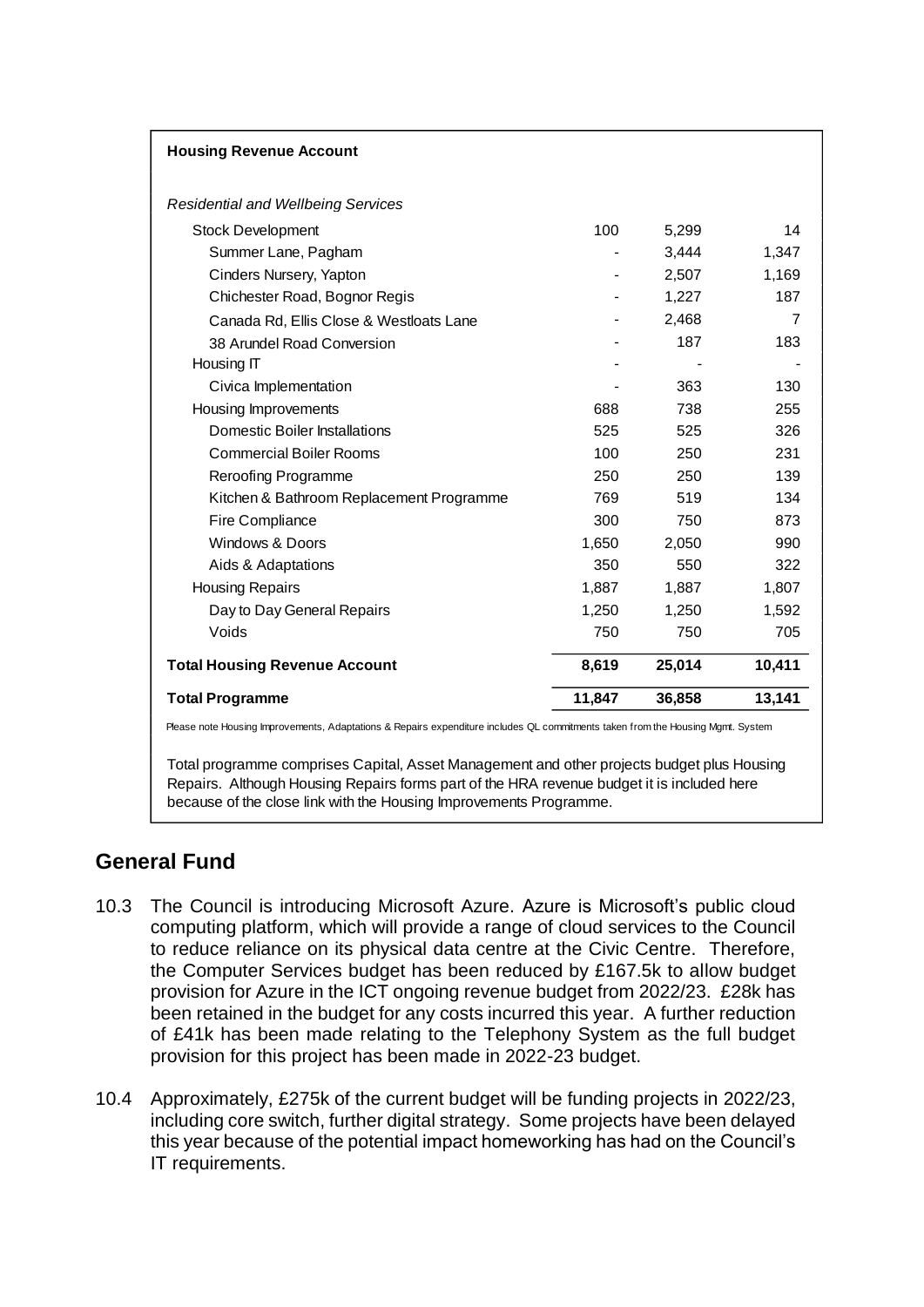- 10.5 The Arun Improvement Programme budget has been reduced by £61k, this was the balance from the environmental health system implementation and was being retained until such time it was required in the Environmental Health revenue budget for software maintenance. This has been included in the revenue budget for 2022/23.
- 10.6 The Asset Management budget has been reduced by £412k to help fund the 2022-23 programme. Littlehampton Chapel roof works are due to commence in January 2022 and resurfacing works at Fitzleet multistorey car park are starting in February 2022. Car Park resurfacing works have already been undertaken at St. Martins, Anchor Springs, Shrubbs Field and Culver Road, with orders placed for other car parks totalling £130k, including Regis Centre and Hothamton in Bognor Regis. The tender for Avisford Park toilets refurbishment was approved in October 2021 at a cost of £148k with the start date for these works not yet confirmed. The Bedford Street toilet refurbishment procurement is going to Committee on the 19 January 2022 with a project estimate of £250k, however, this will not be delivered until 2022-23.
- 10.7 Works at Place St. Maur are underway and are due to complete by March 2022. This scheme is funded by a grant from the Getting Building Fund and Arun District Council.
- 10.8 Play Areas have been delivered at Canada Road Arundel, Goldcrest Avenue Littlehampton and Rose Green Aldwick already this year. Orders have been raised to replace play areas at:

| Trinity Way               | Littlehampton       |
|---------------------------|---------------------|
| l Hunters Mews            | Walberton           |
| Lashmar Recreation Ground | <b>East Preston</b> |
| <b>Avisford Park</b>      | Aldwick             |

In addition, a multiuse play area with replacements and additions, including gym equipment will be installed along Bognor Regis seafront.

#### **Housing Revenue Account**

10.9 Nothing further to report this quarter.

#### **11. Section 106 sums**

- 11.1 Section 106 (s106) agreements, also known as planning obligations, are agreements between developers and Arun District Council as the local planning authority that are negotiated as part of a condition of planning consent. The Town and Country Planning Act 1990 enables Arun to negotiate contributions towards a range of infrastructure and services, such as community facilities, public open space, transport improvements and/or affordable housing.
- 11.2 The Council currently holds £9.053m on deposit for s106 agreements, plus £3.663m is held on behalf of other organisations (e.g. NHS and WSCC). The total held on deposit is £12.716m.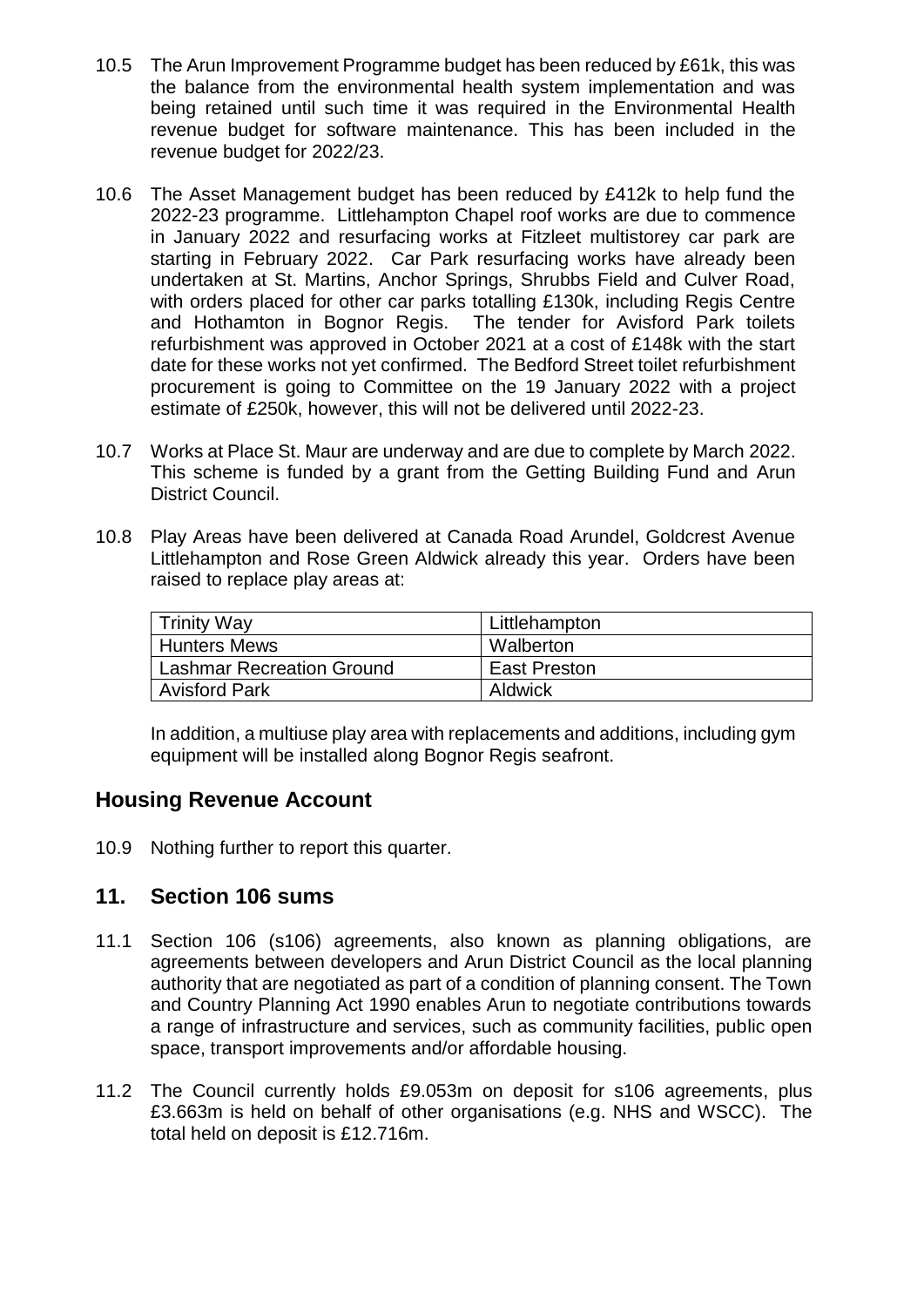| Section 106 sums held on deposit as at 31 December 2021 |                |                   |                |               |       |                 |        |
|---------------------------------------------------------|----------------|-------------------|----------------|---------------|-------|-----------------|--------|
|                                                         | Community      |                   |                |               |       |                 |        |
|                                                         | Affordable     | <b>Facilities</b> | <b>Play</b>    | Open          | Arun  |                 |        |
|                                                         | <b>Housing</b> | and other         | <b>Grounds</b> | <b>Spaces</b> | Total | <b>Non Arun</b> | Total  |
|                                                         | £'000          | £'000             | £'000          | £'000         | £'000 | £'000           | £'000  |
| 20/21 Balance b/fwd                                     | 3.628          | 4.912             | 576            | 122           | 9,238 | 3.268           | 12,506 |
| 21/22 Movement                                          | (553)          | 195               | 140            | 33            | (185) | 395             | 210    |
|                                                         | 3,075          | 5,107             | 716            | 155           | 9,053 | 3,663           | 12,716 |

- 11.3 Most s106 sums are time limited in that the Council is required, under the terms of the agreement to spend the amount received on the project specified in the agreement within a set time scale. It should be noted that there are currently £62k of receipts that are required to be spent within the next 5 years.
- 11.4 Since the introduction of the Community Infrastructure Levy in 2020-21, demand notices have been issued totalling £639k. This figure includes 5% administration contribution for Arun in the sum of £15k for 2020-21 and £17k for 2021-22 to date.

## **12. Cash Flow and Treasury Management**

- 12.1 As at December 2021 it is estimated that by year end the budgeted investment returns will exceed original budget by approximately £100k. This is largely due to higher than expected returns on the CCLA diversified fund (£2m invested). During budget setting, it was assumed that the average principal sums would be around £52m, this is now around £78m resulting in additional interest income. This is due to the following reasons:
	- Budget was based around the Medium-Term Financial Strategy 2020/21;
	- Unused Covid-19 grant funding has not been repaid to government;
	- House building programme is delayed; and
	- General Fund capital/asset management slippage.

#### **13. Risk Analysis**

- 13.1 Corporate and Operational risk registers are reviewed and updated for financial implications as part of the Council's risk management process on the criteria of probability of occurrence and materiality of impact upon balances. The most significant risk, which has been highlighted throughout the report is the additional service expenditure combined with loss of income and the effect on the Collection Fund (Council Tax and Retained Business Rates which will have significant effects from 2021/22) due to the ongoing Covid-19 pandemic.
- 13.2 Other risks which are inherent within the overall budget are analysed below.
- 13.3 As a result of courts being closed during the Covid-19 outbreak, implementation of Universal Credits and inability to secure debts with DWP it is proving more difficult to recover Housing Benefit overpayments. This is likely to continue until backlogs are reduced.